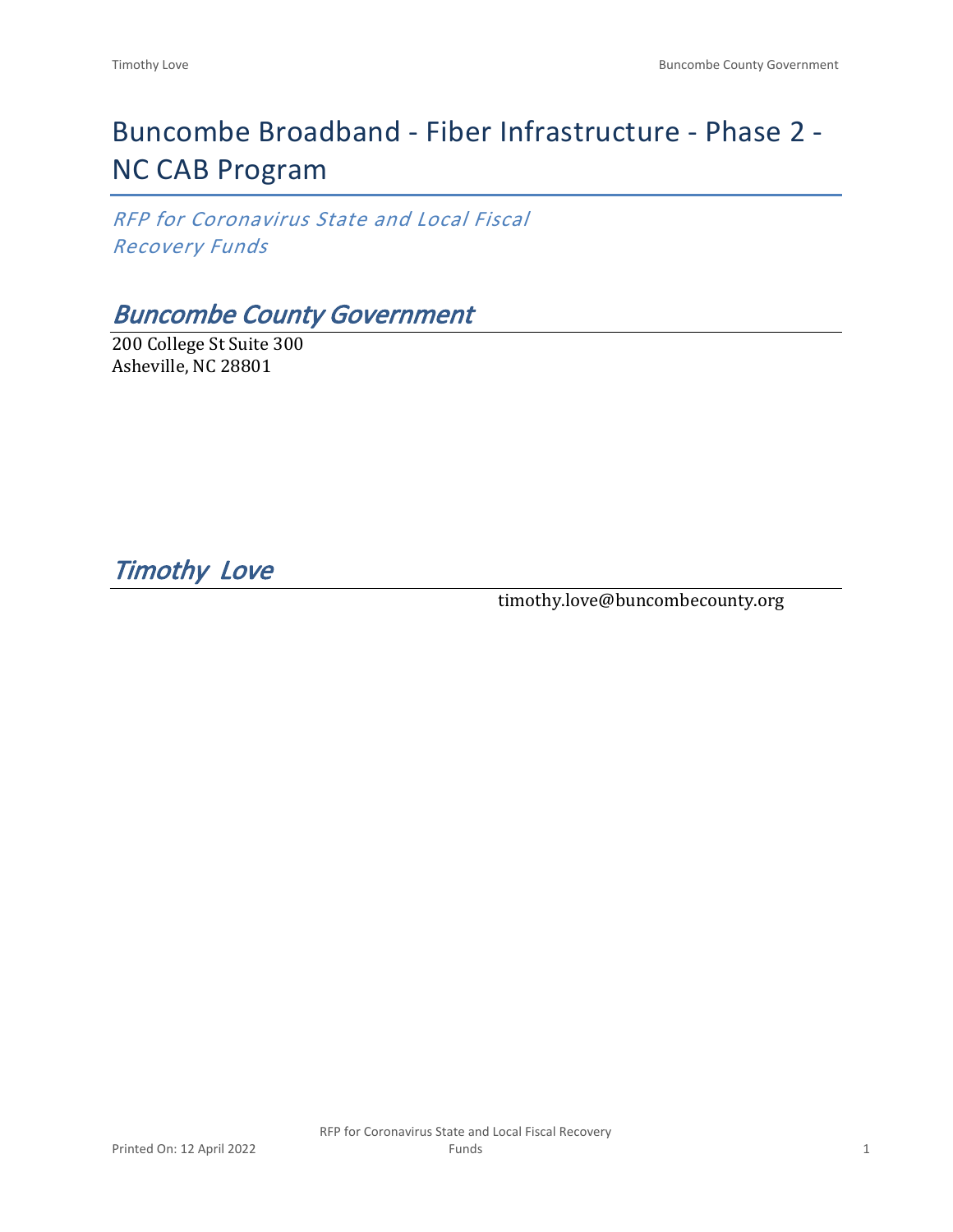# Application Form

## *Question Group*

Buncombe County requests proposals for projects to help the community recover from and respond to COVID-19 and its negative economic impacts.

Buncombe County has been awarded \$50,733,290 in Coronavirus State and Local Fiscal Recovery Funds (Recovery Funding), as part of the American Rescue Plan Act. To date, Buncombe County has awarded projects totaling \$23,093,499, leaving a balance of \$27,639,791 available to award.

Visit [http://www.buncombecounty.org/recoveryfundinghttp://www.buncombecounty.org/recoveryfundingwww.b](http://www.buncombecounty.org/recoveryfunding) [uncombecounty.org/recoveryfundinghttp://www.buncombecounty.org/recoveryfundinghttp://www.buncombeco](http://www.buncombecounty.org/recoveryfunding) [unty.org/recoveryfundinghttp://www.buncombecounty.org/recoveryfundinghttp://www.buncombecounty.org/re](http://www.buncombecounty.org/recoveryfunding) [coveryfunding](http://www.buncombecounty.org/recoveryfunding) for details.

This infusion of federal resources is intended to help turn the tide on the pandemic, address its economic fallout, and lay the foundation for a strong and equitable recovery.

Buncombe County is committed to investing these funds in projects that:

- Align to county strategic plan and community priorities
- Support equitable outcomes for most impacted populations
- Leverage and align with other governmental funding sources
- Make best use of this one-time infusion of resources
- Have a lasting impact

Proposals shall be submitted in accordance with the terms and conditions of this RFP and any addenda issued hereto.

Click [here](https://www.buncombecounty.org/common/purchasing/Buncombe%20Recovery%20Funding%20RFP%202022.pdf) for the full terms and conditions of the RFP

#### **Organization Type\***

Public

#### **Nonprofit documentation**

If nonprofit, attach IRS Determination Letter or other proof of nonprofit status.

#### **Name of Project.\***

Buncombe Broadband - Fiber Infrastructure - Phase 2 - NC CAB Program

## **New/Updated Proposal\***

Is this a new project proposal or an updated version of a proposal submitted during the earlier (July 2021) Recovery Funding RFP?

> RFP for Coronavirus State and Local Fiscal Recovery Funds 2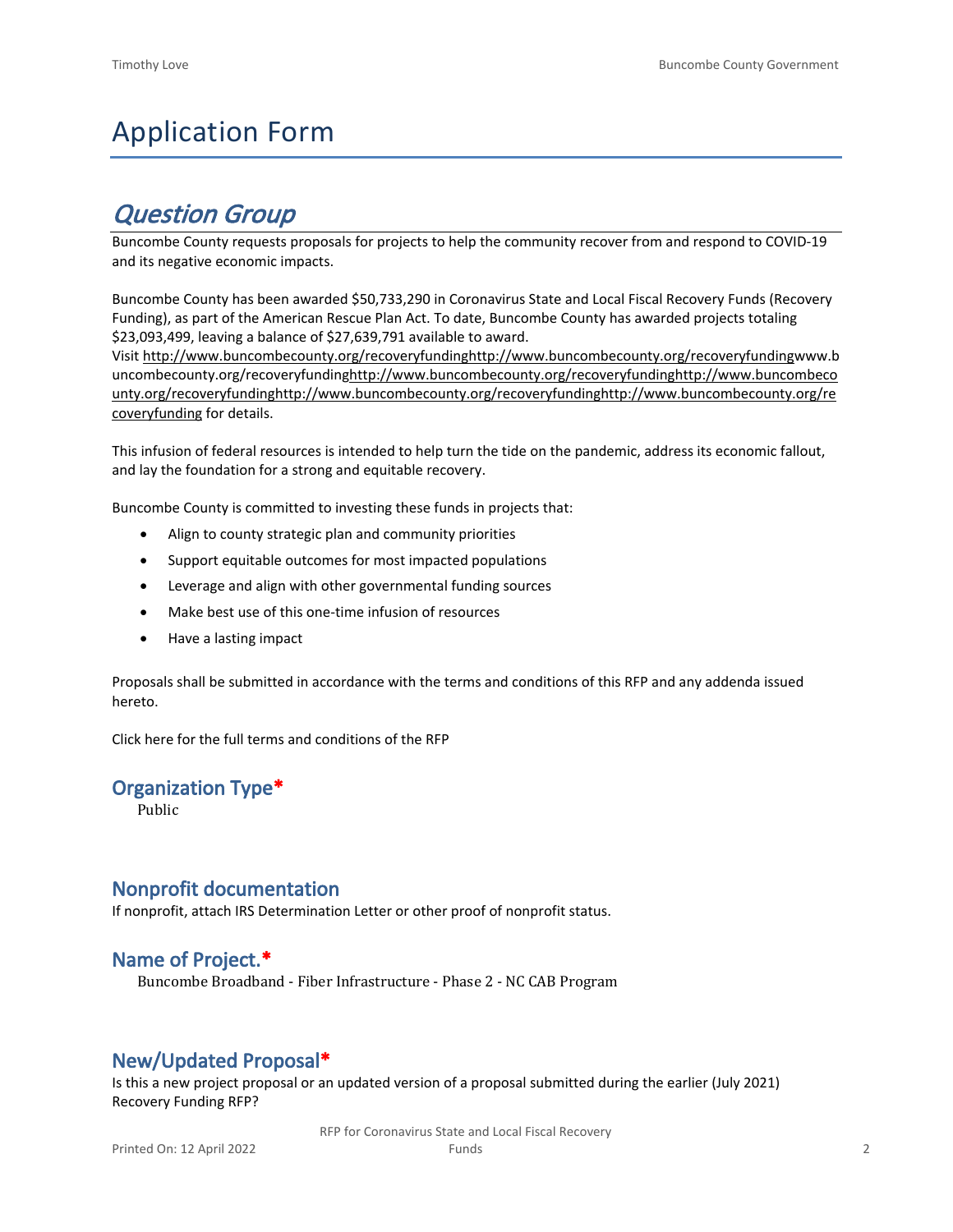New project proposal

#### **Amount of Funds Requested\***

\$2,000,000.00

## **Category\***

Please select one:

- Affordable Housing
- Aging/Older Adults
- Business Support/Economic Development
- Environmental/Climate
- Homelessness
- K-12 Education
- Infrastructure and/or Broadband
- Mental Health/Substance Use
- NC Pre-K Expansion
- **Workforce**

Infrastructure and/or Broadband

#### **Brief Project Description\***

Provide a short summary of your proposed project.

Buncombe County seeks funding to facilitate the expansion of high-speed internet across Buncombe County using the NC Completing Access to Broadband (CAB) program. The purpose of this proposal is to maintain \$4M in matching funds for the CAB program. This \$4M will be comprised of any remaining balances from the prior \$4M County ARPA broadband allocation (i.e., Phase 1 – GREAT Grant) and an additional variable funding allocation from this proposal up to \$2M. As an example, if \$2M is used from the prior funding allocation for GREAT Grant Matching, this request will be for an additional \$2M for CAB matching to bring the total funding available to \$4M. As another example, if Buncombe County only utilizes \$1M from the previous allocation for GREAT Grant Matching, this proposal would only request \$1M for CAB matching to bring the total funding available to \$4M. If Buncombe County uses \$0 for GREAT grant matching, this request will be for \$0 since \$4M is available for CAB matching.

#### **Project Plan\***

Explain how the project will be structured and implemented, including timeframe.

Project Funding:

In the previous round of ARPA funding, Buncombe County Commissioners allocated \$4M toward Broadband expansion. This funding will be used in addition to private provider funds as a match for the North Carolina Department of Information Technology's GREAT Grant program. Buncombe County will not have

RFP for Coronavirus State and Local Fiscal Recovery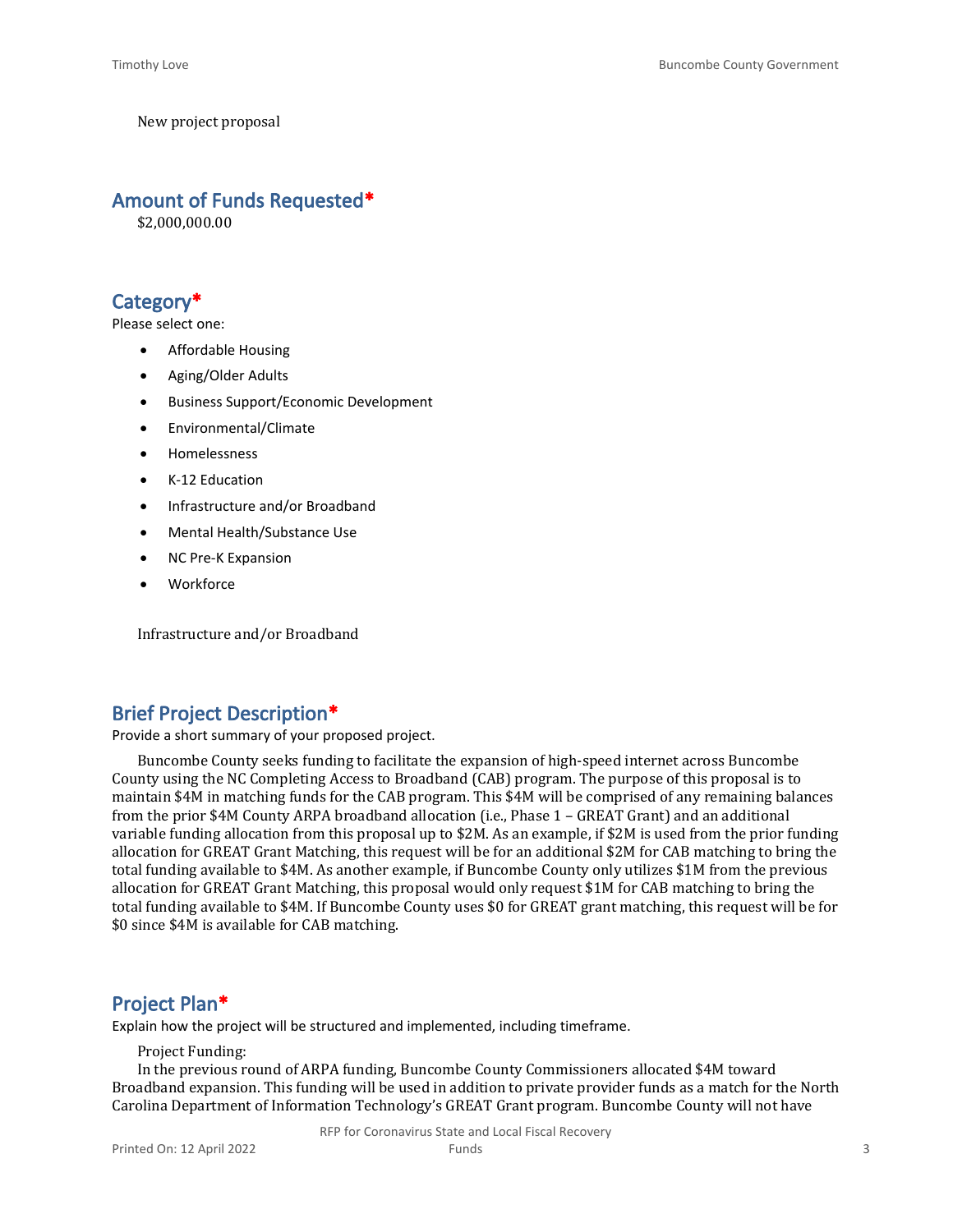final details regarding GREAT grant award amounts and the number of households served until the State of North Carolina announces GREAT grant recipients at the end of calendar year 2022. Buncombe County has endorsed 4 projects which would result in the use of \$3M in matching funds and connect approximately 2500-6000 households with fiber-to-the-home.

Pending GREAT grant awards, Buncombe County staff are preparing for the next State funding cycle, the CAB program. The CAB program will allow Buncombe County to receive up to \$4M in expansion funds, but must match these funds one-for-one. The CAB guidelines are more flexible than the GREAT program and will allow the County to reach unserved households that were not addressed under the GREAT grant program.

#### Project Selection:

Final CAB guidelines are not specified at this time and Buncombe County will follow those guidelines once published. Absent State guidelines, the Buncombe Broadband Workgroup will issue an RFP and evaluate provider responses to determine compliance with RFP requirements. The RFP will define technical requirements regarding speed, latency, and technical sustainability. The RFP was scored by the workgroup and a provider was selected.

#### Project Approval:

Buncombe County staff will develop a final project for approval by the State of North Carolina and Buncombe County Commissioners by June 2023. This timeframe is subject to change based on CAB guidelines, but there are minimal concerns regarding spending the funds timely since CAB is governed by the same Treasury Guidelines.

#### Project Implementation:

The project will be administered and constructed by the selected provider. The timeframe for this project is two years from project award.

#### Project Evaluation:

The project will include performance metrics for number of users impacted (e.g., parcels with access, number of subscribers).

#### **Statement of Need\***

Describe the need that this project will address. Include data to demonstrate the need, and cite the source of the data.

High-speed Internet is inconsistently available across Buncombe County. Based on work performed by the Buncombe Broadband Workgroup, Buncombe County estimates that of the total population, at least 35,000 addresses and 15,000 parcels are underserved with broadband infrastructure. Unserved populations suffer from a lack of internet infrastructure (e.g., fiber), costly internet access subscription prices, and outdated technology that does not provide the speeds necessary to perform basic educational, employment and telehealth -related tasks. To address this need, in December 2020, Buncombe County issued a Request for Proposals (RFP) for High-Speed Internet Services (available here).

This project will lead to an estimated 2,000 to 5,000 living units receiving Fiber-to-the-Home infrastructure in unserved areas with no high-speed broadband infrastructure. Users in the area will have access to speeds of at least 100 X 100 mbps, which will allow users to perform basic daily functions necessary for educational, employment, and telehealth –related tasks. These technology speeds align with Treasury guidance, as well as the requirement for the funds to be utilized in unserved or underserved areas. The unserved and underserved areas have been identified using publicly available data from the FCC, NCDIT, and through additional analysis by the Broadband workgroup.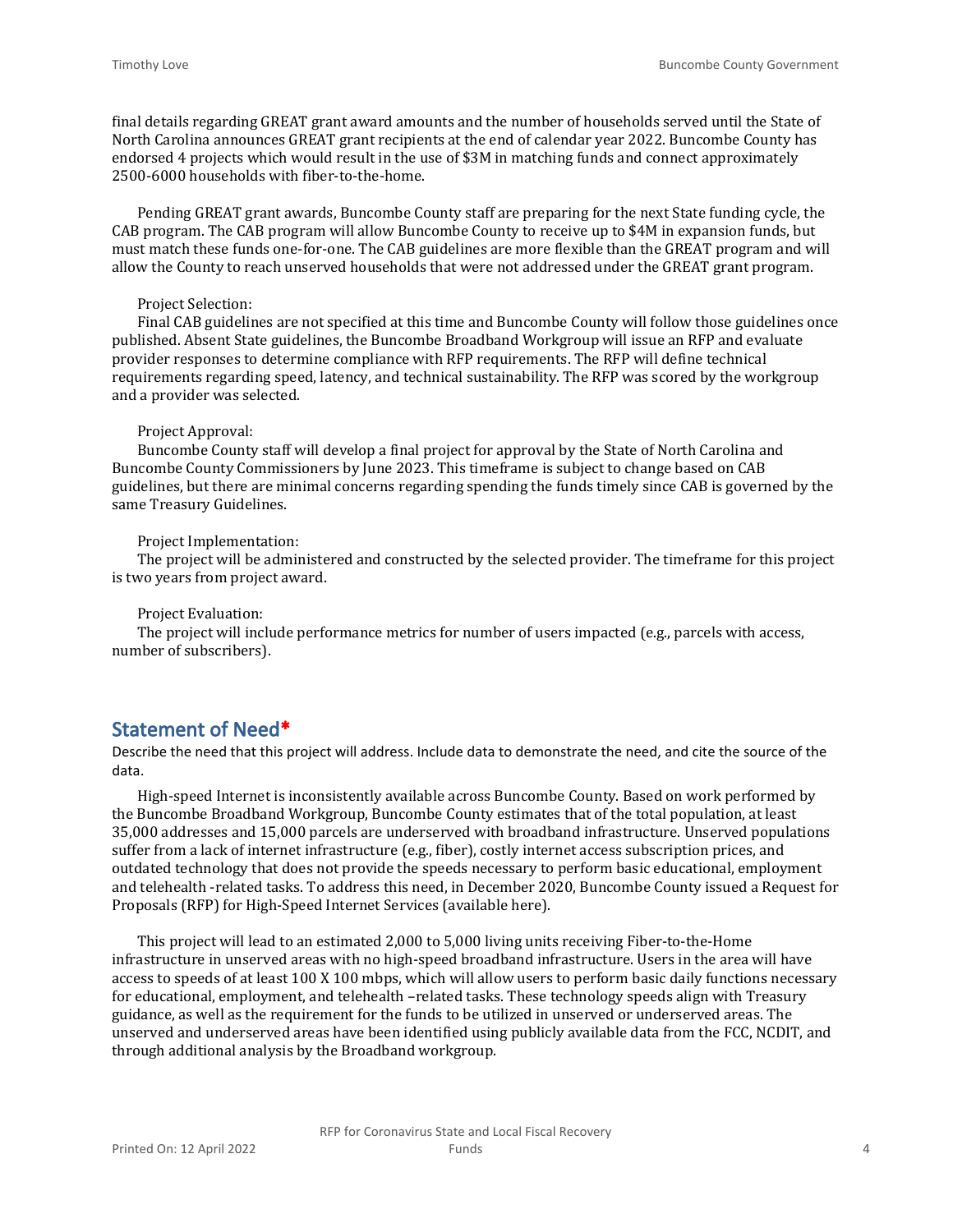#### **Link to COVID-19\***

Identify a health or economic harm resulting from or exacerbated by the public health emergency, describe the nature and extent of that harm, and explain how the use of this funding would address such harm.

The COVID-19 public health emergency has underscored the importance of universally available, highspeed, reliable, and affordable broadband coverage as millions of Americans rely on the internet to participate in, among critical activities, remote school, healthcare, and work. Many Buncombe County residents were unable to complete normal daily activities related to education, employment, and telehealth – related tasks due to the impacts of COVID-19 and the subsequent closure of schools, employers, and some medical facilities. Broadband access is a critical need to all residents of Buncombe County and without such access, residents were disproportionately impacted by the risks of COVID-19.

The National Telecommunications and Information Administration (NTIA) highlighted the growing necessity of broadband in daily lives through its analysis of NTIA Internet Use Survey data, noting that Americans turn to broadband internet access service for every facet of daily life including work, study, and healthcare. With increased use of technology for daily activities and the movement by many businesses and schools to operating remotely during the pandemic, broadband has become even more critical for people across the country to carry out their daily lives.

Recognizing the need for such connectivity, the ARPA provides funds to State, territorial, local, and Tribal governments to make necessary investments in broadband infrastructure. The guidance issued by the Department of Treasury for the American Rescue Plan specifically cites broadband infrastructure as an eligible use of the funding. Specifically, the guidance cites this use of funds, "Invest in water, sewer, and broadband infrastructure, making necessary investments to improve access to clean drinking water, support vital wastewater and stormwater infrastructure, and to expand access to broadband internet".

#### **Population Served\***

Define the population to be served by this project, including volume and demographic characteristics of those served.

This will serve the unserved residents of Buncombe County. Specific demographics will be determined as project details are defined. These details cannot be defined at this time since Buncombe County is waiting to hear back on GREAT grant awards and then will move forward in the CAB process. However, based on prior analysis, below are demographics for an example region that will likely be identified in the CAB program. These figures are subject to change based on the 2020 Census, which saw significant growth in Buncombe County and the region. Example region: Total Population: 6709; Households: 2617; Households with Children: 906;Average Median Age: 23

#### **Results\***

Describe the proposed impact of the project. List at least 3 performance measures that will be tracked and reported. If possible, include baselines and goals for each performance measure.

This project will provide fiber-to-the-home access for 3,000 parcels. Below are proposed performance measures.

Number of parcels with high-speed internet

Baseline: 0

Number of subscribers with access to high-speed internet

RFP for Coronavirus State and Local Fiscal Recovery Funds 5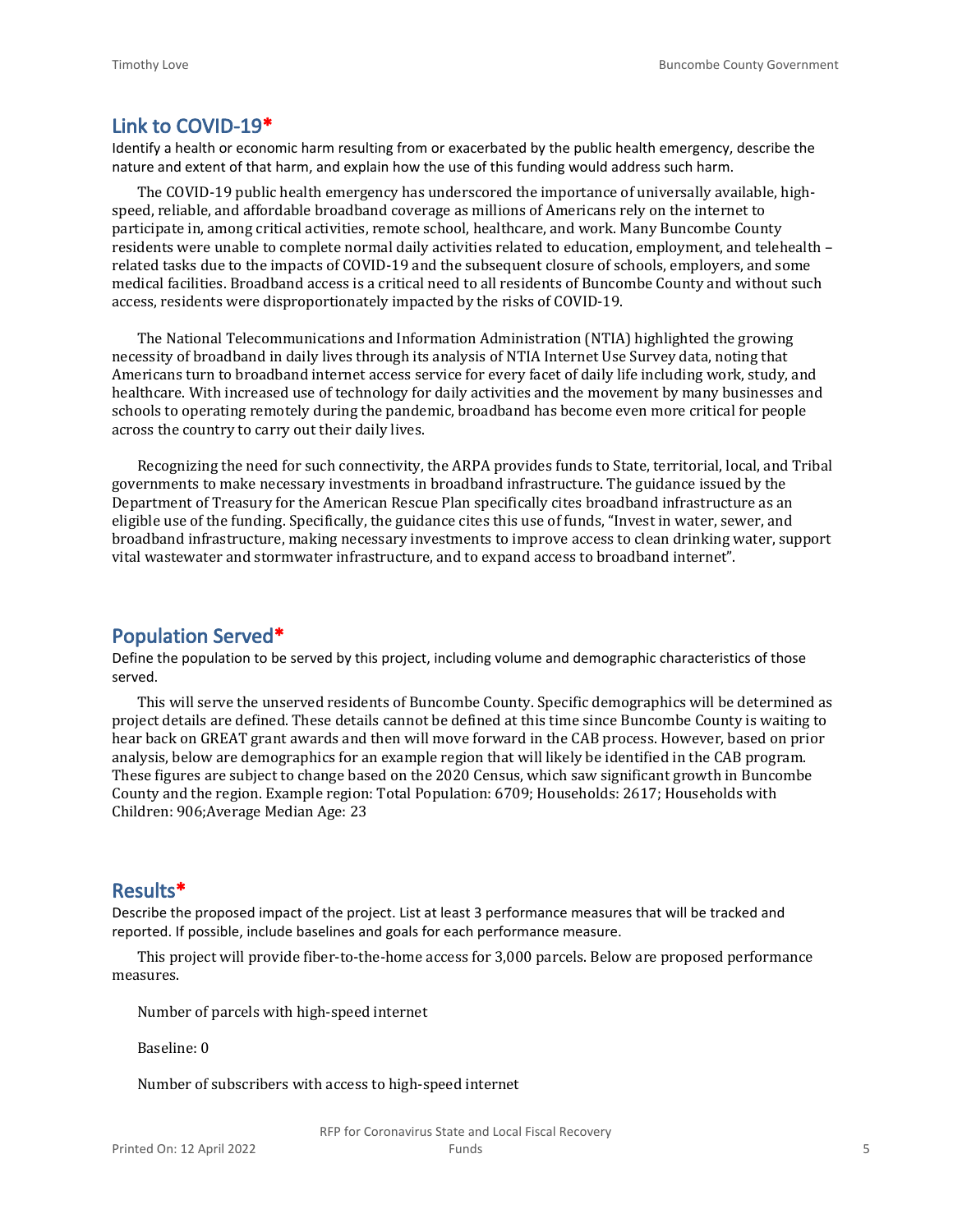#### Baseline: 0

Percentage of parcels with access to internet speeds of 100 / 100

Baseline: 0%

Additional project impacts include the below. These data points are based on a broadband study by the State of Texas (link) and have not been extrapolated for this region.

Broadband access for a household results in an increase of \$1,850 in annual economic benefit.

Home-based businesses and online sales result in \$2.4M annually (community of 20,000 population)

30% of tourism transactions are made online.

Teleworkers save an average of \$500 annually on care maintenance and fuel.

Small businesses using social media are 3x times more likely to have recently hired than not.

Telemedicine adds \$522K to rural economies and reduces hospitalizations.

Small businesses with websites have higher annual revenues than those that do not.

Broadband can increase home values by an average of 3%

Farmers with broadband see a 6% increase in revenue.

#### **Evaluation\***

Describe the data collection, analysis, and quality assurance measures you will use to assure ongoing, effective tracking of contract requirements and outcomes.

The selected provider will provide recurring status reports. Status reports will provide a summary of households served, subscribers, and technical performance (e.g., upload speed, download speed, latency).

#### **Equity Impact\***

How will this effort help build toward a just, equitable, and sustainable COVID-19 recovery? How are the root causes and/or disproportionate impacts of inequities addressed?

The provision of broadband infrastructure in Buncombe County will reduce the impacts of the digital divide. The digital divide refers to the gap between those able to benefit from the digital age and those who are not. The concern is that people without access to the Internet and other information and communication technologies will be disadvantaged, as they are unable or less able to obtain digital information, shop online, participate democratically, or learn skills and offer skills. An individual must be able to connect in order to achieve enhancement of social and cultural capital as well as achieve mass economic gains in productivity.

Access to the internet in Buncombe County will allow school aged children to access educational materials and attend school remotely when required. Additionally, adults will be able to work from home, manage home-based businesses, and participate in online workforce training and education programs.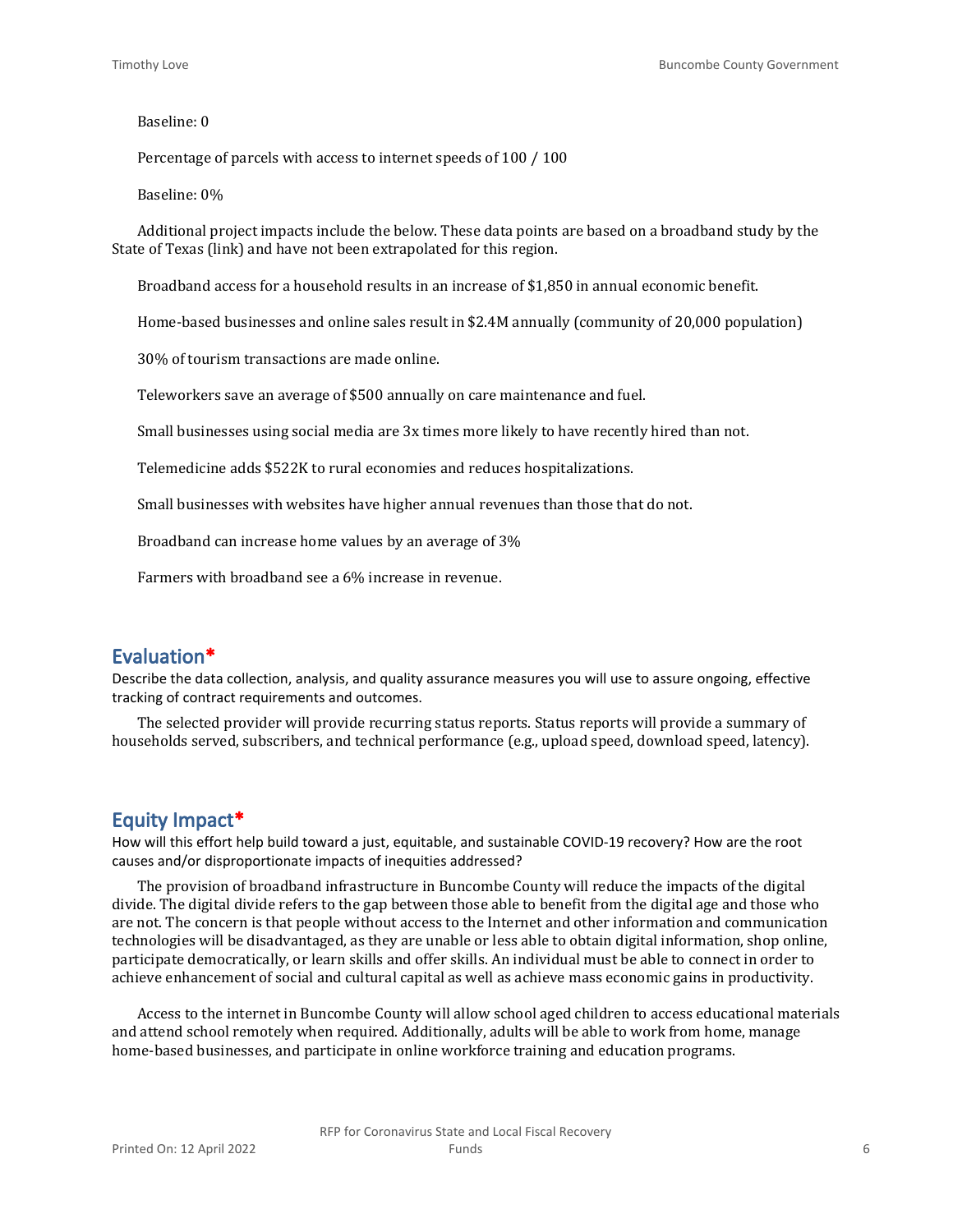The digital divide also impacts children's ability to learn and grow in low-income school districts. Without Internet access, students are unable to cultivate necessary tech skills in order to understand today's dynamic economy.

## **Project Partners\***

Identify any subcontractors you intend to use for the proposed scope of work. For each subcontractor listed, indicate:

1.) What products and/or services are to be supplied by that subcontractor and;

2.) What percentage of the overall scope of work that subcontractor will perform.

Also, list non-funded key partners critical to project.

This funding will be used with the selected provider. The provider will install and maintain broadband infrastructure including base, middle mile, and last mile fiber. The subcontractor will perform 100% of the work.

### **Capacity\***

Describe the background, experience, and capabilities of your organization or department as it relates to capacity for delivering the proposed project and managing federal funds.

Buncombe County government will support the management of this project. The selected provider is a global supplier of telecommunications services and has committed resources to this project.

## **Budget\***

Provide a detailed project budget including all proposed project revenues and expenditures, including explanations and methodology. For all revenue sources, list the funder and denote whether funds are confirmed or pending. For project expenses, denote all capital vs. operating costs, and reflect which specific expenses are proposed to be funded with one-time Buncombe County Recovery Funds.

Download a copy of the budget form [HERE](https://buncombecounty.org/common/community-investment/grants/early-childhood-education/Recovery-Funds-budget-template.xlsx). Complete the form, and upload it using the button below.

Recovery Funds - Broadband Budget - CAB.xlsx

#### **Special Considerations\***

Provide any other information that might assist the County in its selection.

This is a variable funding request that will be finalized once NC Great Grant awards are published. This \$4M will be comprised of any remaining balances from the prior \$4M County ARPA broadband allocation (i.e., Phase 1 – GREAT Grant) and an additional variable funding allocation from this proposal up to \$2M. As an example, if \$2M is used from the prior funding allocation for GREAT Grant Matching, this request will be for an additional \$2M for CAB matching to bring the total funding available to \$4M. As another example, if Buncombe County only utilizes \$1M from the previous allocation for GREAT Grant Matching, this proposal would only request \$1M for CAB matching to bring the total funding available to \$4M. If Buncombe County uses \$0 for GREAT grant matching, this request will be for \$0 since \$4M is available for CAB matching.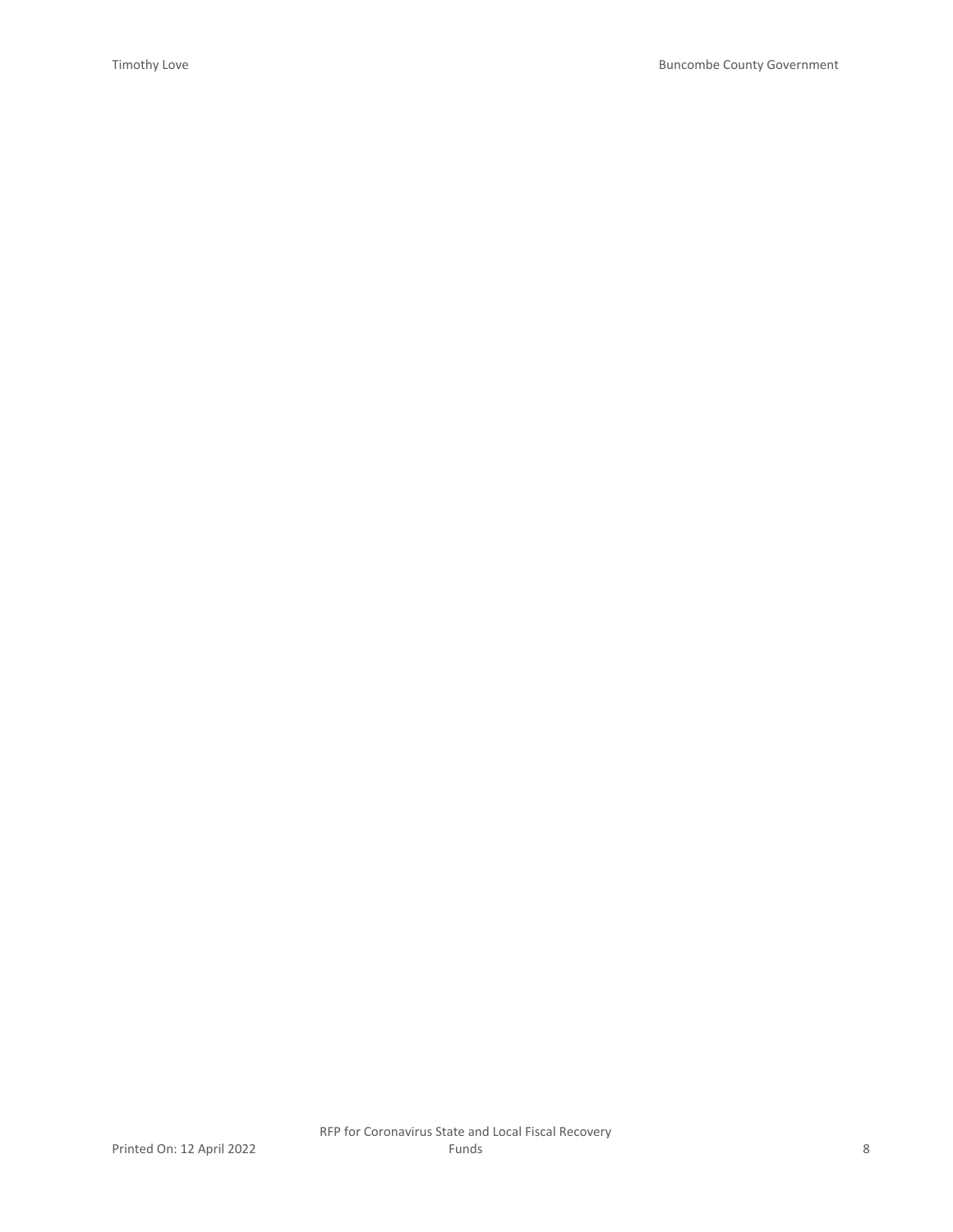# File Attachment Summary

## *Applicant File Uploads*

• Recovery Funds - Broadband Budget - CAB.xlsx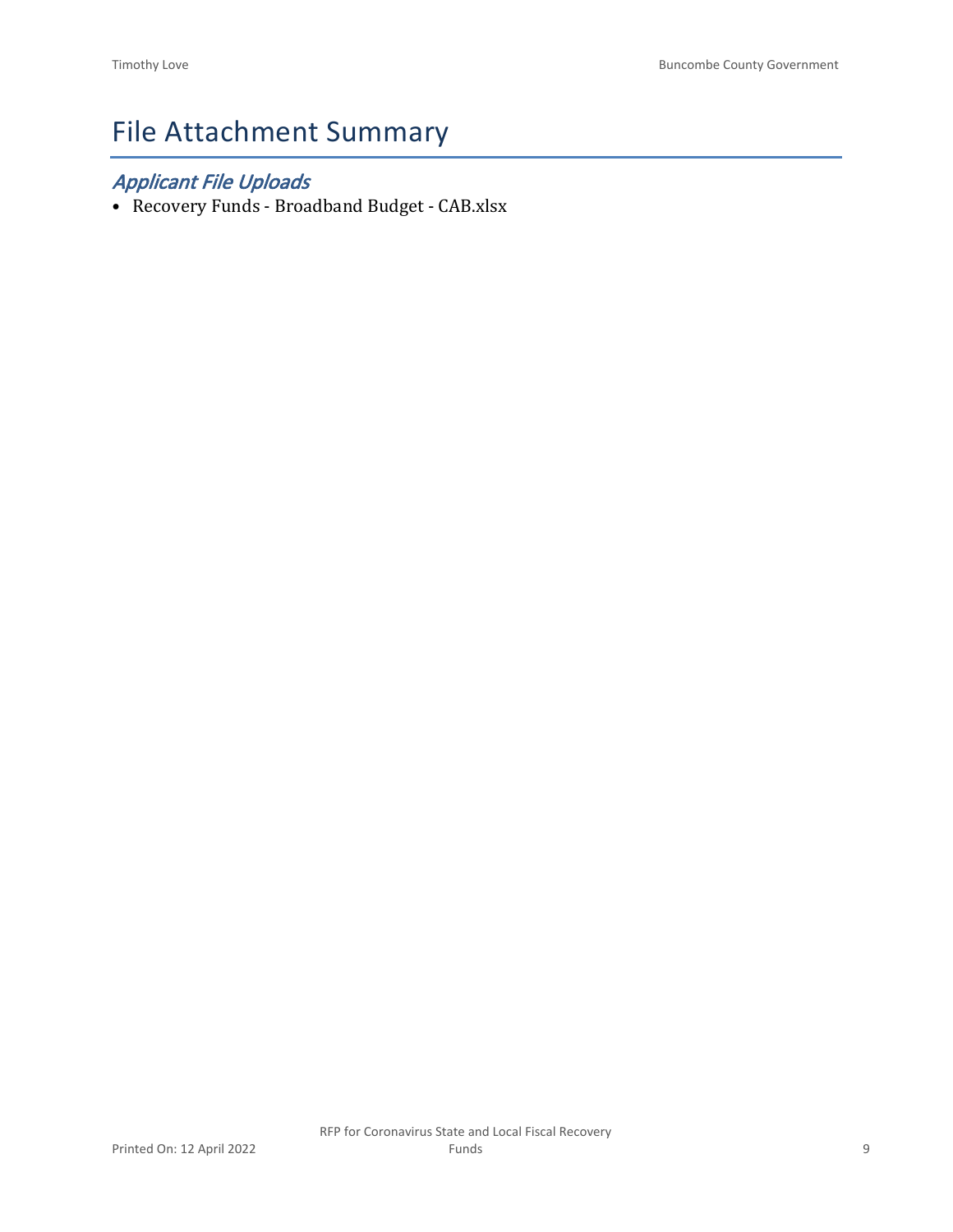#### **Coronavirus State and Local Fiscal Recovery Funds Proposed Project Budget**

| Organization Name:                                 | <b>Buncombe County - Economic Development</b> |               |                       |                                                                                                                                                          |  |  |  |
|----------------------------------------------------|-----------------------------------------------|---------------|-----------------------|----------------------------------------------------------------------------------------------------------------------------------------------------------|--|--|--|
| Project Name:                                      | Broadband Expansion - CAB                     |               |                       |                                                                                                                                                          |  |  |  |
| Amount Requested:                                  | \$2,000,000                                   |               |                       |                                                                                                                                                          |  |  |  |
|                                                    |                                               |               |                       |                                                                                                                                                          |  |  |  |
| <b>Proposed Project Revenue Funder</b>             |                                               | <b>Amount</b> | Confirmed or Pending? | <b>Notes</b>                                                                                                                                             |  |  |  |
| Proposed Buncombe COVID Recovery Funds             |                                               | \$2,000,000   | Pending               | This will serve as the match for the GREAT Grant Program.                                                                                                |  |  |  |
| State of North Carolina GREAT Grant                |                                               | \$4,000,000   | Pending               | This is the maximum amount available based on the grant program.<br>This amount requires a 1:1 match from the local government and<br>provider.          |  |  |  |
| <b>Provider Cost Sharing</b>                       |                                               | \$4,000,000   | Confirmed             | This amount will vary based on the exact specifications of the<br>implementation. This amount was provided during the Buncombe<br>Broadband RFP process. |  |  |  |
| Existing Balance of COVID Recovery Funds - Phase 1 |                                               | 2,000,000.00  | Pending               | This is an estimate of the balance remaining from the prior ARPA<br>round. This will change based on notification of GREAT grant awards.                 |  |  |  |
| List other sources here                            |                                               |               |                       |                                                                                                                                                          |  |  |  |
| List other sources here                            |                                               |               |                       |                                                                                                                                                          |  |  |  |
| List other sources here                            |                                               |               |                       |                                                                                                                                                          |  |  |  |
| List other sources here                            |                                               |               |                       |                                                                                                                                                          |  |  |  |
| List other sources here                            |                                               |               |                       |                                                                                                                                                          |  |  |  |
| List other sources here                            |                                               |               |                       |                                                                                                                                                          |  |  |  |
| List other sources here                            |                                               |               |                       |                                                                                                                                                          |  |  |  |
| List other sources here                            |                                               |               |                       |                                                                                                                                                          |  |  |  |

List other sources here List other sources here List other sources here **Total** \$ 12,000,000.00

|                                  | Proposed                  |                    |                                    | <b>Capital or Operating</b> |                                                                         |
|----------------------------------|---------------------------|--------------------|------------------------------------|-----------------------------|-------------------------------------------------------------------------|
| <b>Proposed Project Expenses</b> | <b>Recovery Funds</b>     | <b>Other Funds</b> | Total                              | Expense?                    | <b>Notes</b>                                                            |
| Fiber to the Home Installation   | $2,000,000.00$   \$<br>\$ | 10,000,000.00      |                                    |                             | The project will include the installation of fiber-to-the-home services |
|                                  |                           |                    | 12,000,000.00<br>\$                | Capital                     | including installation of middle mile and last mile fiber.              |
| List expenses here               |                           |                    | $\overline{\phantom{0}}$           |                             |                                                                         |
| List expenses here               |                           |                    | $\blacksquare$                     |                             |                                                                         |
| List expenses here               |                           |                    | $\blacksquare$                     |                             |                                                                         |
| List expenses here               |                           |                    | \$<br>$\overline{\phantom{a}}$     |                             |                                                                         |
| List expenses here               |                           |                    | $\Phi$<br>$\overline{\phantom{a}}$ |                             |                                                                         |
| List expenses here               |                           |                    | Φ<br>$\overline{\phantom{a}}$      |                             |                                                                         |
| List expenses here               |                           |                    | $\overline{\phantom{a}}$           |                             |                                                                         |
| List expenses here               |                           |                    | $\overline{\phantom{a}}$           |                             |                                                                         |
| List expenses here               |                           |                    | $\overline{\phantom{a}}$           |                             |                                                                         |
| List expenses here               |                           |                    | ¢<br>$\overline{\phantom{0}}$      |                             |                                                                         |
| List expenses here               |                           |                    | -                                  |                             |                                                                         |
| List expenses here               |                           |                    | \$<br>$\overline{\phantom{a}}$     |                             |                                                                         |
| List expenses here               |                           |                    | $\overline{\phantom{a}}$           |                             |                                                                         |
| List expenses here               |                           |                    | \$<br>$\overline{\phantom{a}}$     |                             |                                                                         |
| List expenses here               |                           |                    | $\overline{\phantom{a}}$           |                             |                                                                         |
| List expenses here               |                           |                    | \$<br>$\overline{\phantom{a}}$     |                             |                                                                         |
| List expenses here               |                           |                    | $\overline{\phantom{a}}$           |                             |                                                                         |
| List expenses here               |                           |                    | $\blacksquare$                     |                             |                                                                         |
| List expenses here               |                           |                    | \$<br>$\overline{\phantom{0}}$     |                             |                                                                         |
| List expenses here               |                           |                    | \$<br>$\overline{\phantom{0}}$     |                             |                                                                         |
| List expenses here               |                           |                    | \$<br>$\overline{\phantom{a}}$     |                             |                                                                         |
| List expenses here               |                           |                    | \$<br>$\blacksquare$               |                             |                                                                         |